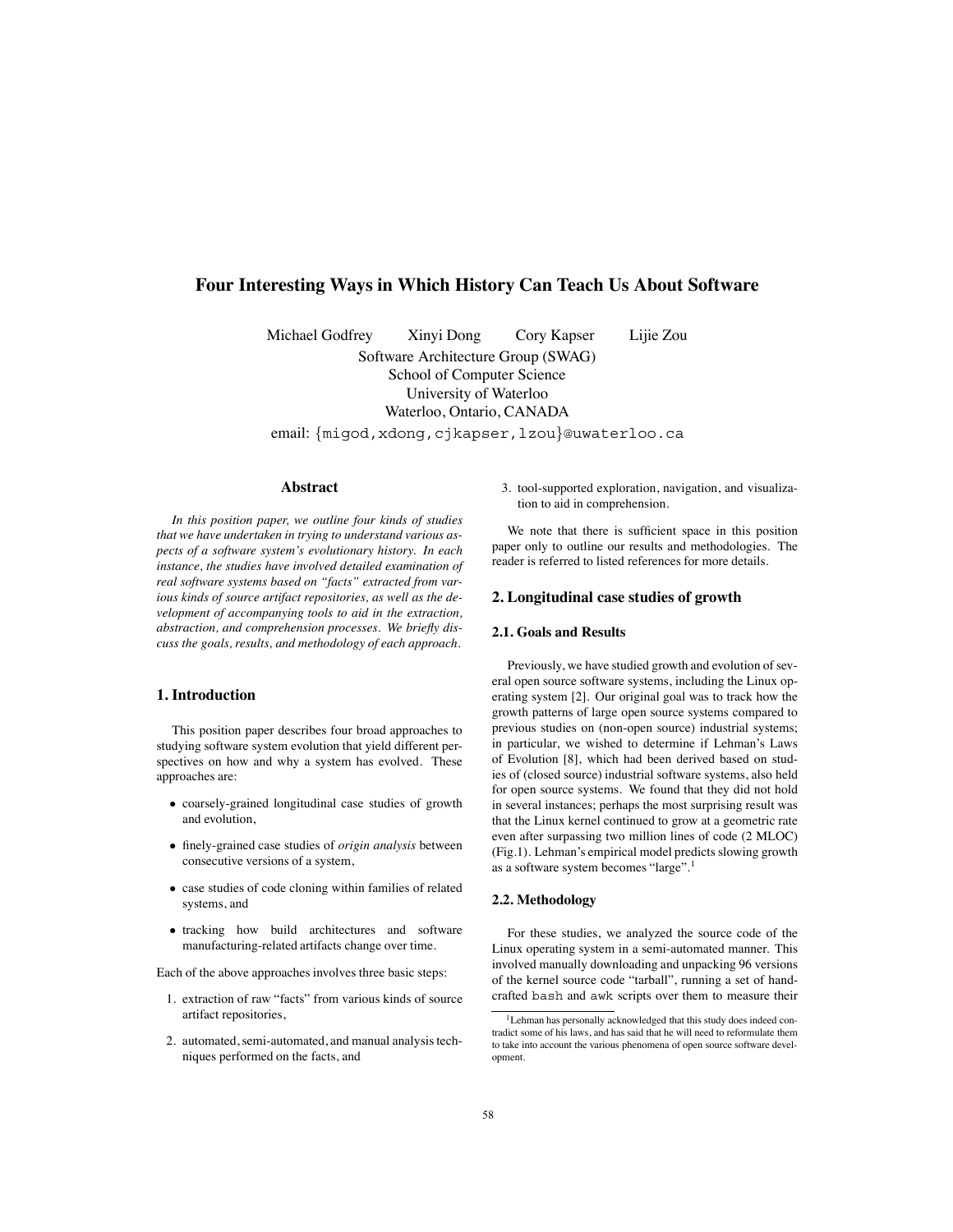

**Figure 1. Growth of the compressed** tar **file distribution for the Linux kernel source release; measuring size as lines-of-code, number of modules,** *etc.***showed roughly the same geometric growth pattern [2].**

size in various ways and at various levels of abstraction, and then analyzing and exploring the results within a spreadsheet.

At the time the study was done, we did not have access to (or know of) a "live" CVS repository that could have aided in automating the analysis tasks. The size of the Linux kernel source itself (over 2 MLOC) and its relative fragility (it can be difficult to configure, build, and compile in an automated way) limited the amount and kinds of analysis we were able to perform. Its fragility meant that we could not reliably use our preferred static analysis tools to get a more sophisticated understanding of its complexity, and its size meant that we could not easily store more than a few unpacked kernels at a time on the file system. Effectively, we "boiled the ocean" of source code down to sets of numbers that could be stored inside a few spreadsheets, and used those as the basis for our analysis.

### **3. Case studies of** *Origin Analysis*

#### **3.1. Goals and Results**

A particular problem for program comprehension is accurately modelling the *ontology* of a system's components. That is, the identity of a component is often equated with the name of the containing file or programming language entity (possibly together with its location within, say, a directory hierarchy). If a component is renamed or moved, it is considered that the old component has died and a new one has been born. However, as a system is redesigned and refactored over time, it is fairly common for components to be renamed, moved to another container, and merged into or split from other components. While the name/locationbased identity assumption has the advantages of being simple and easy to implement in a tool, a lot of useful knowledge about the system can be lost if the system has undergone internal change and refactoring.

We have therefore sought to develop a set of techniques for performing what we call *origin analysis*, as well as a supporting tool called Beagle [11, 12]. That is, when confronted with a set of programming language entities that appear to be new to a particular version of a software system, we try to determine which of these components really *are* new and which are in fact derived from entities in the previous version of the system.

Origin analysis continues to be an ongoing area of research for us, but we have already performed two detailed case studies. The first explored the incidence of moving and renaming of functions within the GCC compiler suite [11]; Table 1 shows the results of applying origin analysis of the parser subsystem of version 1.0 of the EGCS variant of GCC. This subsystem does not exist in the previous evolutionary ancestor (GCC version 2.7.2.3), yet we were able to determine that approximately 46% of the 848 functions originated from various places within the ancestor. The second case study, which is not detailed here, examined the incidence of merging and splitting in the PostgreSQL relational database [12].

| File            | # $Func$ | $\overline{\#}$ New | # Old          | Overall           |
|-----------------|----------|---------------------|----------------|-------------------|
| $c$ -aux-info.c | 9        | $\Omega$            | 9              | Mostly Old        |
| fold-const.c    | 44       | 15                  | 29             | Mostly Old        |
| objc/objc-act.c | 167      | 17                  | 150            | Mostly Old        |
| $c$ -lang. $c$  | 16       | 14                  | 2              | <b>Mostly New</b> |
| cp/decl2.c      | 57       | 50                  | 7              | <b>Mostly New</b> |
| cp/errfn.c      | 9        | 9                   | 0              | <b>Mostly New</b> |
| cp/except.c     | 25       | 20                  | 5              | <b>Mostly New</b> |
| cp/method.c     | 30       | 26                  | 4              | Mostly New        |
| cp/pt.c         | 59       | 57                  | $\overline{c}$ | <b>Mostly New</b> |
| except.c        | 55       | 52                  | 3              | <b>Mostly New</b> |
| c-decl.c        | 70       | 29                  | 41             | Half-Half         |
| cp/class.c      | 61       | 31                  | 30             | Half-Half         |
| cp/decl.c       | 134      | 84                  | 50             | Half-Half         |
| cp/error.c      | 31       | 16                  | 15             | Half-Half         |
| cp/search.c     | 81       | 40                  | 41             | Half-Half         |

| Table 1. Summary of origin analysis results    |
|------------------------------------------------|
| for the (apparently) all new parser subsystem  |
| of the EGCS 1.0 compiler relative to its imme- |
| diate evolutionary ancestor (GCC 2.7.2.3).     |

#### **3.2. Methodology**

Origin analysis is comprised of two basic techniques: *entity analysis* and *relationship analysis*. Entity analysis, which is similar to software clone detection, attempts to match entities of the two system versions based on similarity of the entities themselves. We have implemented this as a metrics-based "fingerprint" [7]. A set of metric values (*e.g.,* cyclomatic complexity, fan-in/out) for functions are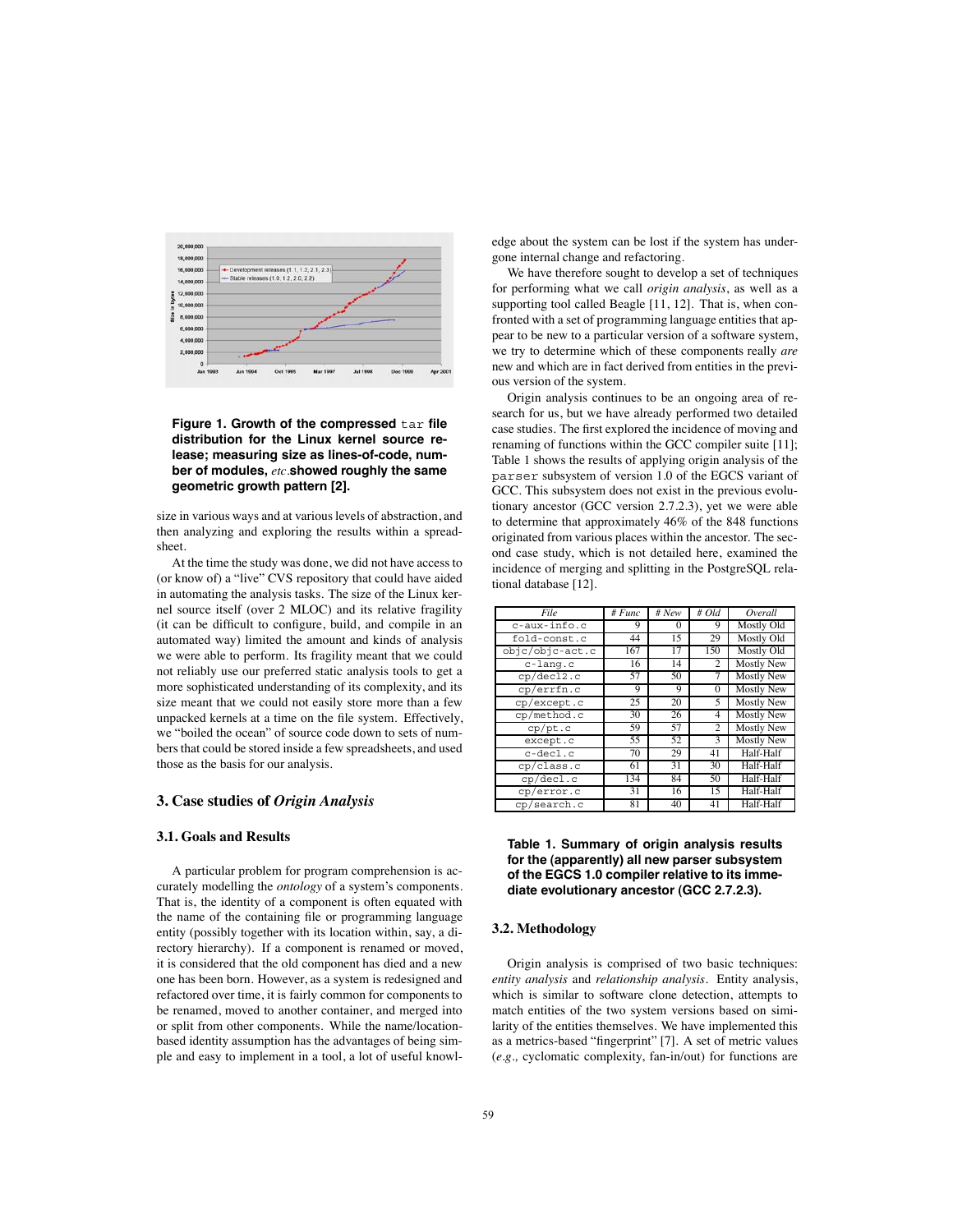precomputed on system check-in by the commercial tool Understand for C++, and the results are stored in a relational database. At querying time, the candidates with the closest Euclidean distance to the metric tuple of the target entity are returned.

Relationship analysis is based on the assumption that if an entity is moved or renamed, there is a high likelihood that it will still engage in many of the same relationships with the same entities as before (*e.g.,* calls, called-by, inherits, uses-var). Various relations are extracted and recorded at system check-in by the cppx fact extractor for C/C++ systems [9], and stored in a relational database. At querying time, the candidates that have the most similar relational images ( $e.g.,$  call the same functions) are returned.<sup>2</sup>

Effectively, origin analysis reduces the source code down to sets of numerical values and abstracted facts about the software entities and their inter-relationships; we store this information in a relational database, and use a graphical tool to perform directed queries to help establish the most likely "origin" of software entities that appear to be "new".

### **4. Case studies of code cloning**

#### **4.1. Goals and Results**

While algorithms and tools for code duplication detection (*i.e.,* "clone detection") have been well studied by the research community, there has been relatively little investigation into what types of clones might exist and how often and in what context they occur within industrial software systems. We feel that these questions are important as they can help us to develop criteria to evaluate the effectiveness of current detection techniques, and provide insight into how these tools might be improved.

Recently, we performed a case study on the incidence of code cloning within the file system component of the Linux operating system [6]. Our initial goal was to investigate how code duplication occurred in a well known industrial software system, and we began to classify the types of clones we found.

Our study led to several broad observations about cloning within the candidate system, and to hypotheses about cloning in general. For example, we found that files that belonged to the same subsystem (in this case, a particular file system implementation, such as ext3) often had many instances of cloning within them. Overall, we found that 78% of clone-pairs occurred within the same subsystem; this led us to hypothesize that some degree of system structure might be determinable based on the clone relationships. We also found that subsystems that share higherthan-average amounts of code duplication between them

were often in a relationship of one being derived from the other, or the creation of one was heavily based on the other. In Figure 2, we have labelled three points in the graph where the subsystems were in such a relationship.



**Figure 2. Number of clone pairs between file systems (excluding themselves).**

We also observed that clones that existed between files in the same subsystem were usually function clones (according to the definition in the next section), whereas clones between files in different subsystems were usually not function clones. This is another indication that information about system structure may reside within the cloning relationship. We hypothesize that cloning activity may provide strong clues about file relationships.

Finally, we found that clones between files of different subsystems were often the "remains" of functions that had been cloned, but had been changed substantially enough that they could no longer be easily found as function clones. This insight has led us to consider a new vein of investigation; we plan to use change data from CVS repositories to profile how function clones change over time. Our analysis will address discovering which developers tend to introduce cloned code in a software system, who makes changes that drive them to become different, and if bug fixes are consistently made across all clone instances.

# **4.2. Methodology**

To detect clones, we used both parameterized string matching  $[5, 4]$  and metrics-based string matching  $[1].<sup>3</sup>$ For brevity we will not describe these techniques here; the reader is referred to the cited references. After the initial extraction, we found that the tools returned a total of 5000

 $2$ Relationship analysis is also key to detecting merging and splitting, but the details are more subtle [12].

<sup>&</sup>lt;sup>3</sup>We used the CCFinder tool to perform parameterized string matching [5]; we implemented our own metrics-based tool, following the design of others [1, 7].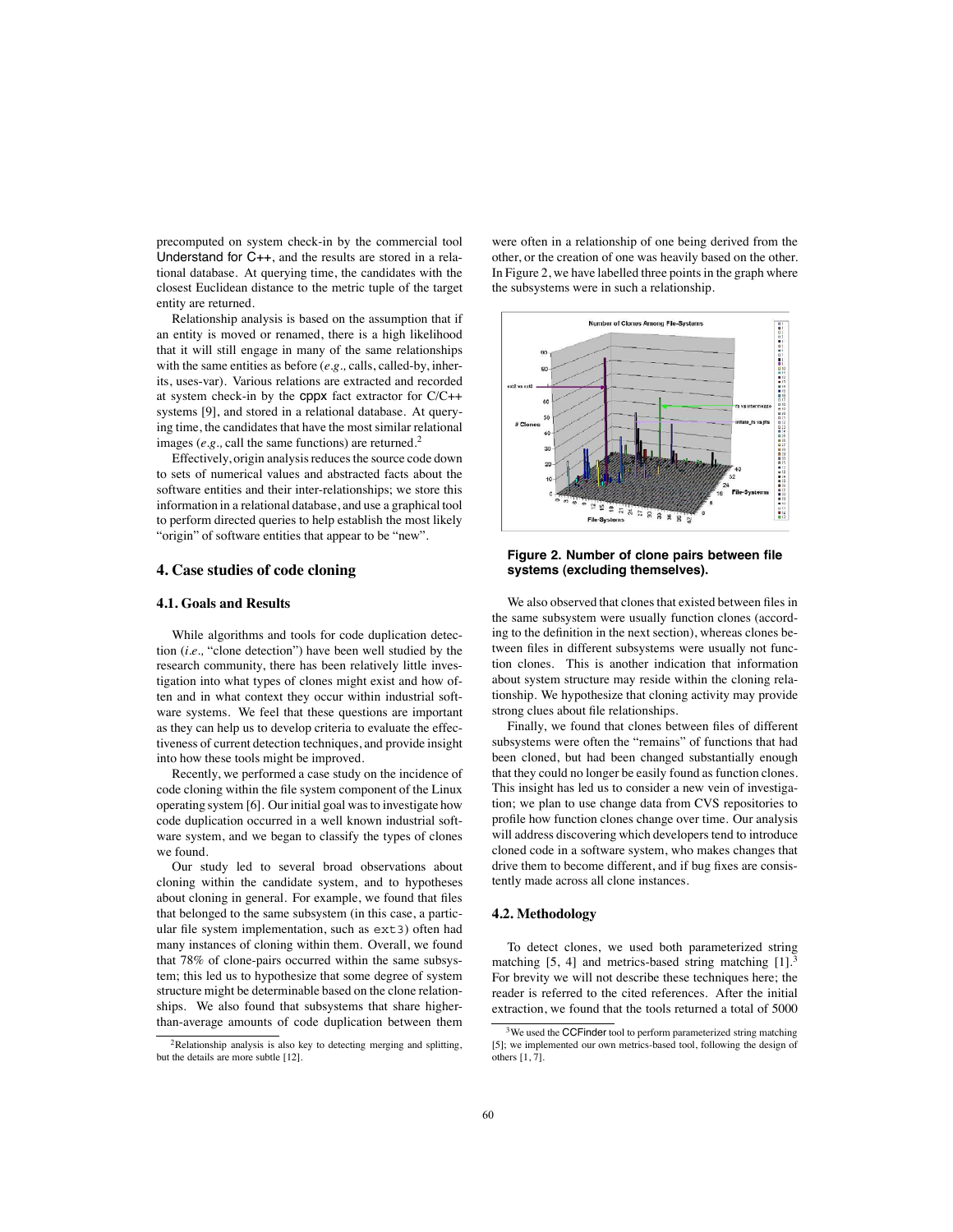clone pairs; of these, we determined through inspection that 1996 of these pairs were clearly false-positives and so were removed.

In the study, we identified five types of clones: *function clones*, *initialization clones*, *finalization clones*, *cloned blocks*, and *cloned blocks within the same function*. For the first four clone types, we further subdivided each group into clones in the *same file*, the *same subsystem*, and *different subsystems*. *Function clones* were functions where a minimum of 60% of the code of each function was duplicated between the two; a function clone can be composed of several smaller clone pairs. *Initialization clones* are pieces of source code at the beginning of a function that allocate space for and initialize variables; these clones must start in the first five lines of the function and end within the first half of the function. Analogously, *finalization clones* are pieces of source code which deallocate space and massage data for returning; these clones must start in the last half of the function and end in the last five lines of the function. *Cloned blocks of code* are segments of code that do not fall into any of the other types of clone

After categorization, and for any other empirical results we have presented, we performed manual inspection of a large percentage of the clone pairs in the given study to ensure that they were within the criteria that we specified and that they were accurately found as clones.

# **5. Longitudinal case studies of software manufacturing-related artifacts**

### **5.1. Goals and Results**

*Software manufacturing* — that is, the creation of software deliverables from source artifacts  $-$  is an important part of industrial software development. Large software systems often have complex subparts that engage in subtle relationships with the underlying technologies from which they are built; consequently, many such systems have complex and interesting architectural properties that can only be understood in the context of the various phases of system construction [10]. We consider that modelling and extracting build-time architectural properties of such systems are key to the software comprehension process, and so we have begun studying characteristics of development and maintenance activities that are related to software manufacturing (SM).

Recently, we have begun a project to study the maintenance effort of six open source projects<sup>4</sup> from a software manufacturing perspective (Table 2). We have attempted to measure the maintenance effort of SM-related artifacts for each project along three dimensions: the authorship, the size of the changes, and the frequency of the changes.

| Project    | Period  | $#$ fi les | #CVS    | # authors | <b>Build</b> tools |
|------------|---------|------------|---------|-----------|--------------------|
|            | studied |            | records |           | used               |
|            | from    |            |         |           |                    |
| midworld   | 05/2002 | 199        | 1.677   | 8         | <b>SCons</b>       |
| mycore     | 07/2001 | 343        | 2.116   | 12        | Ant                |
| Apache Ant | 01/2000 | 1.791      | 28,888  | 32        | Ant                |
| kepler     | 08/2003 | 412        | 1.129   | o         | $Ant + Make$       |
| PostgreSOL | 07/1996 | 2.093      | 59.815  | 22        | Make               |
| GCC        | 08/1997 | 17.378     | 150,423 | 204       | Make               |

**Table 2. Case study project information.**

The results of the study suggest that the development and maintenance of SM-related artifacts is a significant activity during software evolution. For example, we found overall that more than half of the project developers contributed changes to the SM-related artifacts (Table 3). This may indicate that changes to the source artifacts often require changes to the SM-related files. In all but one of the systems we studied, SM-related files changed much more than often than the other kinds of source files. Overall, changes to the SM-related files accounted for non-trivial percentages of total system changes, from 3–10% depending on the project.

| Project    | # authors | # authors who changed<br>SM artifacts | Percentage |
|------------|-----------|---------------------------------------|------------|
| midworld   | 8         |                                       | 62.50%     |
| mycore     | 12        |                                       | 58.33%     |
| Apache Ant | 32        | 26                                    | 81.25%     |
| kepler     |           |                                       | 66.67%     |
| PostgreSOL | 22        | 15                                    | 68.18%     |
| GCC        | 204       | 154                                   | 75.49%     |

#### **Table 3. Author involvement in SM activities.**

As more evidence of the significance of the evolution of SM-related artifacts, we found several versions of systems where insertions and deletions of lines in SM-related artifacts accounted for up to 30% of the total insertion and deletion of lines in the system (Table 4).

| Project    | LOC of SM fi les | Changed LOC in SM fi les | Peak   |
|------------|------------------|--------------------------|--------|
|            | / total LOC      | / total changed LOC      |        |
| Apache Ant | 0.70%            | 1.59%                    | 11.92% |
| PostgreSQL | 2.33%            | 3.70%                    | 24.99% |
| GCC        | 4.64%            | 20.05%                   | 30.24% |

#### **Table 4. LOC and changed LOC in SM files.**

In an attempt to find causes of the changes to the build system, we calculated the correlation of number of changes to SM-related artifacts to the number of times the file count changed. For half of our case studies, we found correlation stronger than 0.7. We found that none of systems showed a strong correlation to the size of the changes in SM-related artifacts and change in file counts.

<sup>&</sup>lt;sup>4</sup>We note that one of the systems studied  $-A$ pache Ant  $-A$ lso happens to be a system building tool.